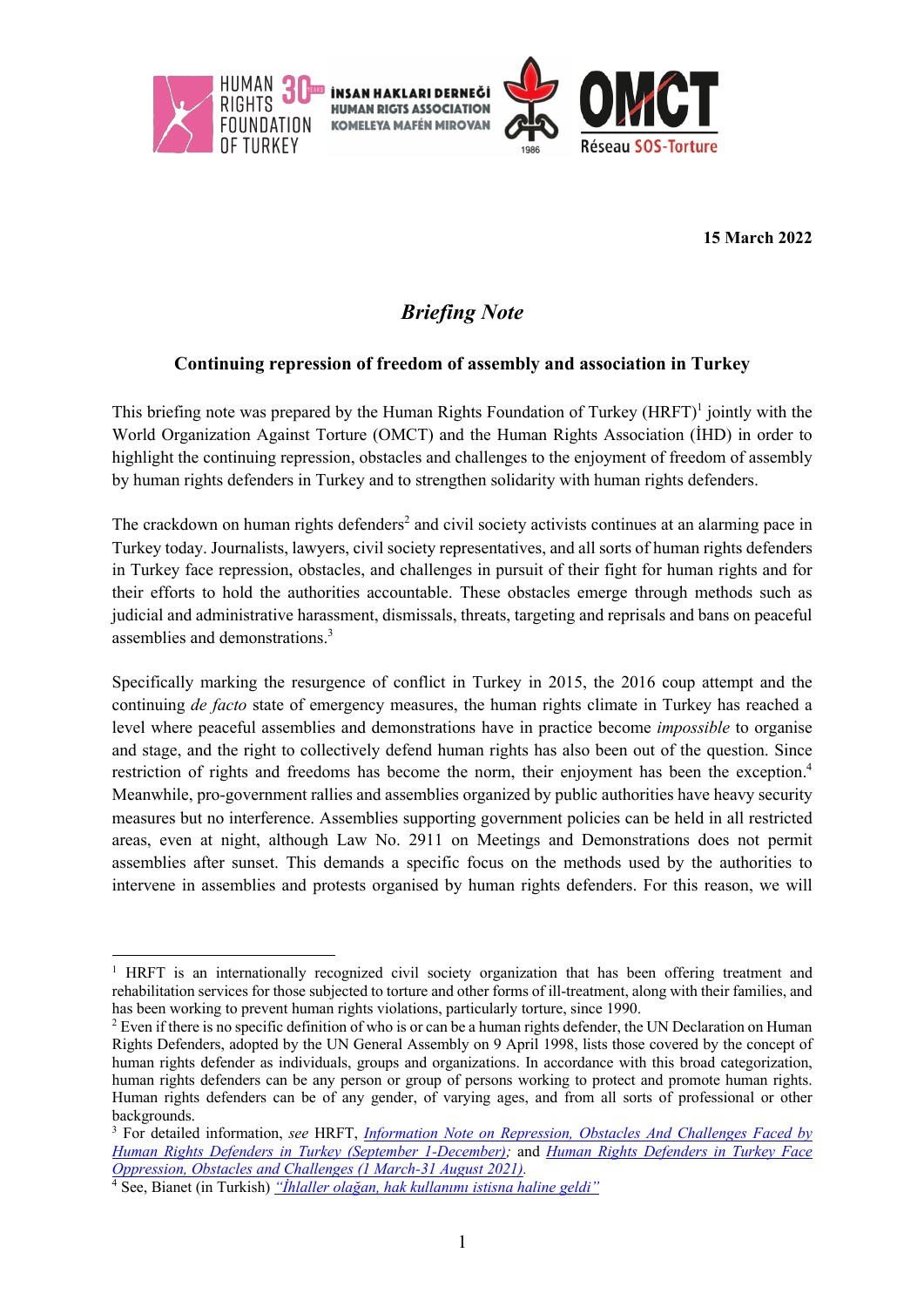

briefly set out the main methods and trends employed by the authorities to prevent human rights assemblies and protests, and their dire effects on human rights defenders in Turkey.

#### *I. Banning, "Unauthorizing" or Intervening in Human Rights Assemblies and Demonstrations*

Article 34 of the Constitution of Turkey enshrines the right to freedom of assembly and demonstration, and states that everyone has the right to hold peaceful assemblies and demonstrations, without prior permission. While the constitutional protection of freedom of assembly is in line with international standards, other legislation<sup>5</sup> regulating the freedom of assembly and demonstration is largely in breach of both the Constitution and international standards. Such legislation establishes arbitrary limitations, such as the requirement for prior permission, granting police forces unwarranted use of power or delegating to governors the authority to decide whether a protest is lawful or not right. In addition, the conditions for banning, postponing, or terminating an assembly or demonstration are drafted in a very vague manner in this body of legislation, leading to arbitrary restrictions of the exercise of freedom of assembly and demonstration.

To briefly summarize the most significant shortcomings of the freedom of assembly law:

 $\triangleright$  Article 19 of Law No. 2911 gives the administration the authority to postpone and ban all meetings in cities and districts for **up to one month**, but this fundamental power given to the administration is delegated to governorships and district governorships. Article 17 of the same law specifies the lawful reasons for such decisions as "national security, public order, prevention of crime, protection of public health, public morality or the rights and freedoms of others, or … in cases where there is a clear and imminent threat of a crime being committed."

However, the administrative authorities do not offer any justifiable reasons for their actions and decisions in preventing assemblies and demonstrations; rather they use general reasons copied-andpasted directly from this article for justifying such far-reaching interventions.

Ø Article 6 of Law No. 2911 also allows the provincial governors the authority to **decide on the venue and the route of gatherings** provided that the venue or the route "do not make the daily life of citizens excessively and unbearably difficult." This authority is widely open to subjective and unsubstantiated interpretation, as it does not clearly define what makes the daily life of citizens excessively and unbearably difficult, given that mass peaceful gatherings concerning matters of public concern and interest do, in part, aim by their very nature to have significant effects on the daily life of citizens.

According to Article 11/C of Law No. 5442 on Provincial Administration, governors are entitled to take all necessary decisions and measures to ensure peace and security, personal integrity, and public wellbeing within the district. This provision was amended on July 25, 2018, straight after the end of emergency rule, by Law No. 7145. This continues to allow for the unfettered discretion of provincial

 $<sup>5</sup>$  The main legislation that regulates the freedom of assembly and demonstration is Law No. 2911 on Meetings</sup> and Demonstrations. The secondary legislation regulating the freedom of assembly and demonstration are Law No. 2559 on the Duties and Discretion of the Police, Law No. 5442 on Provincial Administration, Law No. 3713 on the Prevention of Terrorism Acts, and Law No. 5326 on Misdemeanours.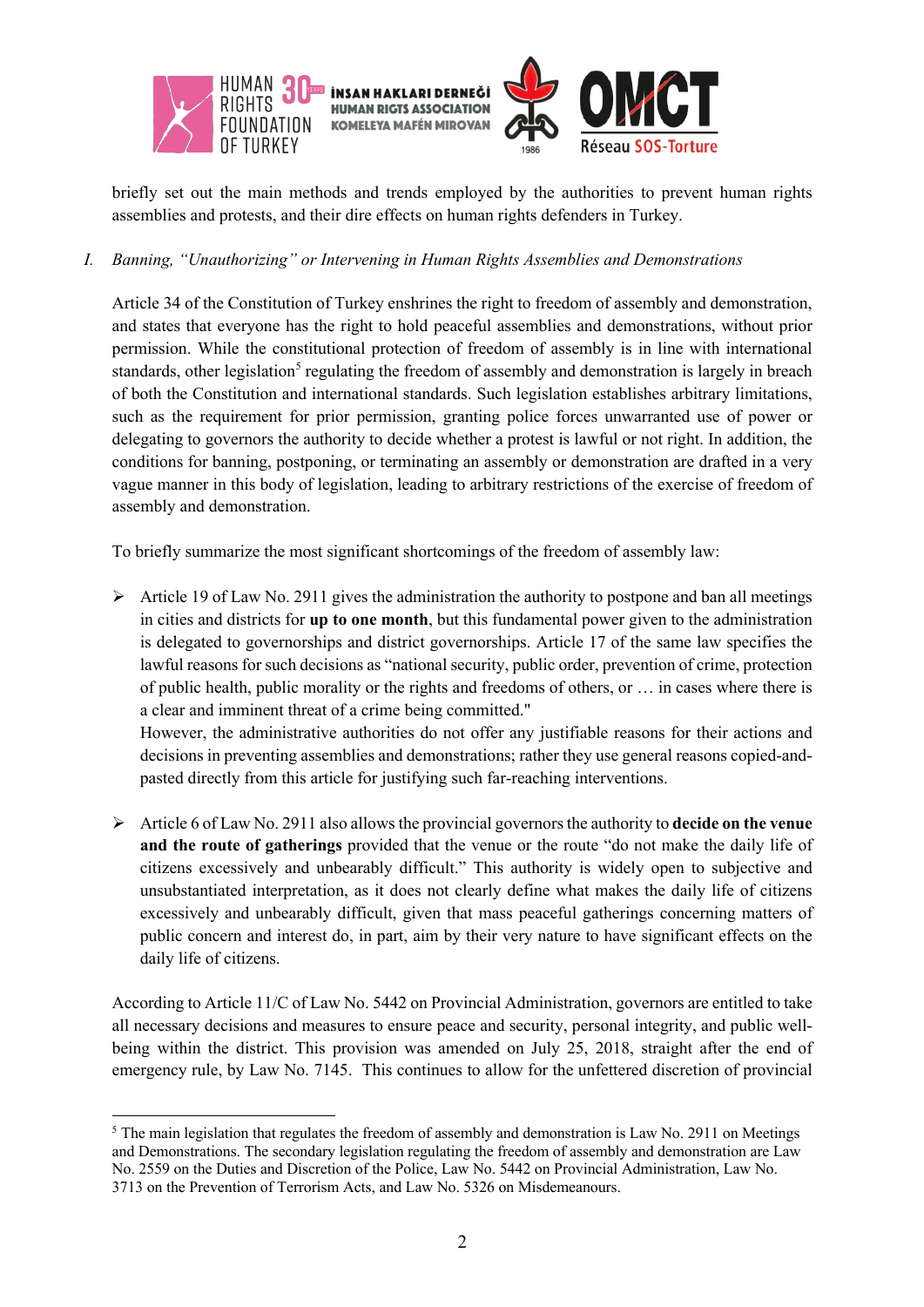

governors to take any decisions or preventative measures within their province. Such measures extend to decisions on any type or size of assembly or gathering in open or enclosed places. Among other restrictive provisions, these amendments vested governors with the power to **ban any person from entering or leaving certain areas for a period of 15 days**. Under Article 66 of the same law, those who do not abide by the governors' decisions are subject to sanctions under Article 32 of Law No. 5326 on Misdemeanours. This makes individuals taking part in a peaceful assembly which is deemed to contravene Article 11/C automatically subject to sanctions in the form of fines.

Building upon this vague and open-ended legislative framework, widespread bans and restrictions on assemblies and demonstrations in Turkey are construed such as **(i)** blanket bans on assemblies and demonstrations, **(ii)** refusal to grant "authorization" for such assemblies and demonstrations or **(iii)** intervention of police forces to disperse such events. These restrictions clearly prevent human rights defenders from raising their voices in a collective manner from the outset, and infringe the means of public scrutiny, open public debate and the very foundations of a democratic society.

According to data from HRFT Documentation Centre, governors and district governors in twenty-four provinces and six districts, banned assemblies and demonstrations one hundred and one times within the first eleven months of 2021.

These widespread bans and restrictions are demonstrated by a few significant cases:

- Ø One of the most striking cases for such bans is the longest, a more than **5-year-long blanket assembly and demonstration ban in eastern Van province**. In effect since November 21, 2016, the ban on protests and demonstrations in eastern Van province has been extended by the provincial governor many times. Citing security as the reason for the ban, the Governor's Office of Van has repeatedly declared the aims of the ban to be " … ensuring the safety of life and property of our citizens; eliminating the plans of the terrorist organizations and, within this context, ensuring national security, public order and public health, preventing the committal of crimes, maintaining fundamental rights and freedoms as well as the fundamental rights and freedoms of others and public order, preventing the spread of incidents of violence."<sup>6</sup> The Governor's Office of Van has not identified any specific and genuine reasons for blanket bans during this five year timeframe. Even when legal action has been taken against these decisions, first instance administrative courts have refused to overturn them. According to the information obtained from lawyers in Van, the blanket-ban has now been taken to the Constitutional Court of Turkey, and the application is currently pending before the Court.
- $\triangleright$  Another extreme prohibition directly targeting human rights defenders under the pretext of "unauthorized" demonstrations, is the unlawful intervention, dispersal of, and brutal assault on the Saturday Mothers' vigil. On 25 August 2018, on the 700th week of the protest begun in 1995, police used tear gas, water cannons and plastic bullets against those assembled, to break up the peaceful vigil being held by relatives of people forcibly disappeared, human rights defenders and parliamentarians, as well as journalists covering the event. This happened even though peacefully in the square for almost 699 weeks. Ever since 2018, the Saturdays Mothers' vigil cannot be held

<sup>6</sup> *See*, Bianet*, Demonstration ban in Van extended for another 15 days*; also *see* (in Turkish) HRFT *Van Valiliği Anti-Demokratik Yasak Kararlarına Son Vermeli!*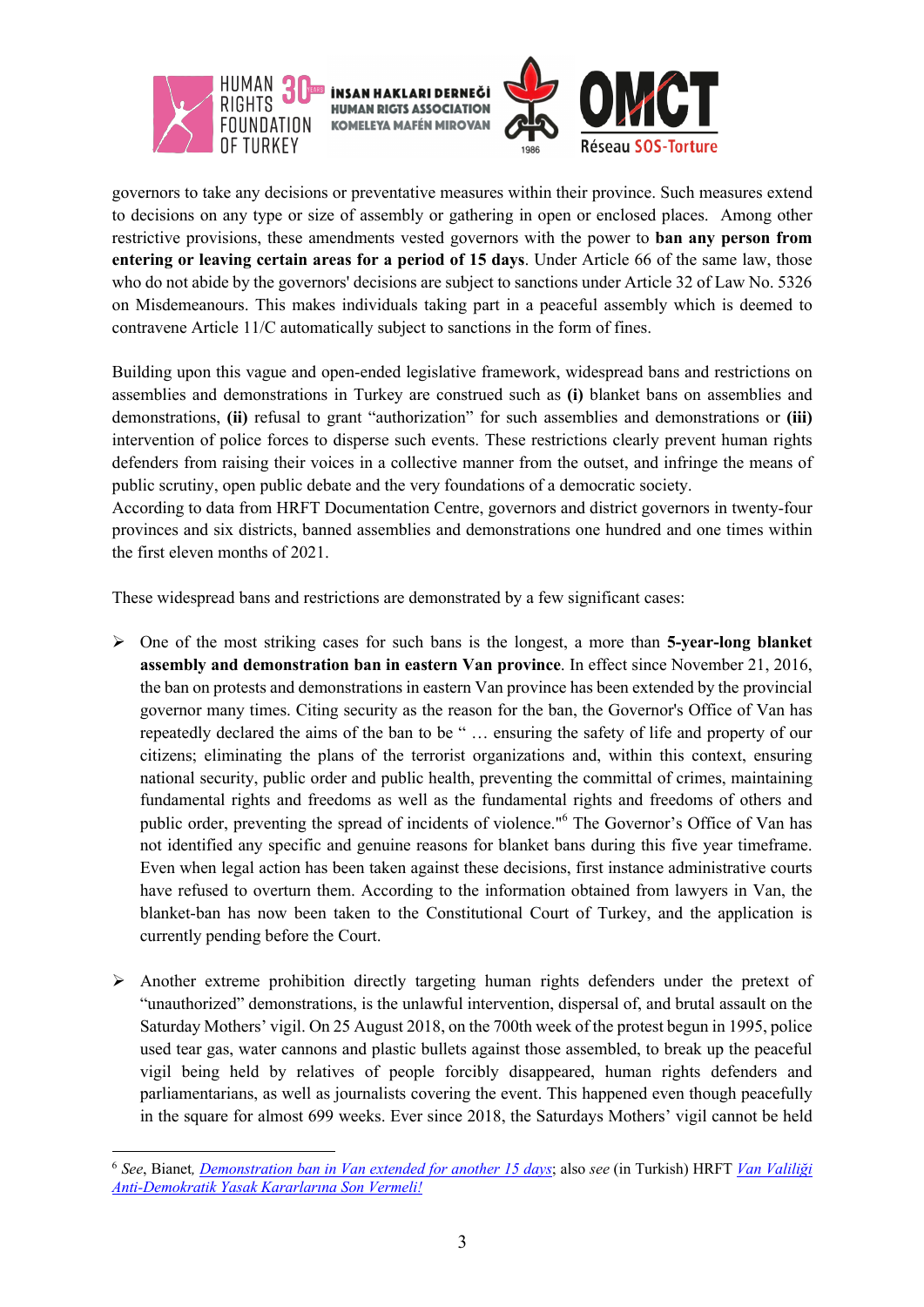

at its usual location at the centre of Istiklal Street, in Taksim Square, as the street is surrounded by police barriers and barricades. Judicial harassment of the Saturday Mother's activists is still ongoing.<sup>7</sup>

 $\triangleright$  University students continue to be targeted for participating in peaceful protests and for their advocacy of academic freedom and autonomy. Among them are students from Boğaziçi University who have been protesting since the beginning of 2021, against the appointment of two recent rectors by Recep Tayyip Erdoğan. The authorities' response to the ensuing protests has been highly violent. Students and protestors have faced police brutality and torture, arbitrary detention, and unlawful arrests. They have been targeted as "terrorists" by government officials and portrayed using sexist, homophobic and transphobic rhetoric. Recurrent interference in student protests and judicial harassment against the students are on-going.<sup>8</sup>

At the moment, there is no "reasonable chance of success" in seeking remedy against these restrictions or asking for the full and effective implementation of rights of freedom of assembly and demonstration before Turkish courts. According to Ministry of Justice data, in 2020 6770 people faced investigations on the charges of not complying with Law No. 2911 on Meetings and Demonstrations, while 3171 people were being prosecuted on such charges.<sup>9</sup> According to the HRFT Documentation Centre, within the first 11 months of 2021, 29 cases involving participation in peaceful assemblies and demonstrations were still pending against 607 people in the courts of first instance. As for the resulting cases, thirtynine individuals were acquitted in three cases and twelve were sentenced to imprisonment for 10 years, 6 months and 5 days in total. In addition, fifty-four new investigations were launched in relation to enjoyment of freedom of assembly and demonstration. The judiciary for freedom of assembly and association is widely used to deter human rights defenders from exercising their rights and this creates an unnerving-effect on wider society.

The United Nations Special Procedures in May<sup>10</sup> and July 2021<sup>11</sup> were also communicated to the government of Turkey, drawing the attention of the authorities to the relevant international norms and standards that are applicable to the issues described above. This communication reminded the Government of Turkey, Articles 19, 21 and 22 of the International Covenant on Civil and Political Rights (ICCPR), that were ratified by Turkey on 23 December 2003, which ensure the right to freedom of expression and the right to hold opinions without interference, and the right to peaceful assembly and association. Also relevant is the Human Rights Council Resolution  $22/6^{12}$ , which urges States to ensure that measures to combat terrorism and preserve national security comply with their obligations under international law and do not hinder the work and safety of individuals, groups and representatives of society engaged in promoting and defending human rights. It is important to stress that counter

<sup>7</sup> *See*, the Observatory, OBS Urgent Appeal: Saturday Mothers.

<sup>8</sup> *See*, HRFT, İHD, OMCT and FIDH *Turkey: Immediately release Ersin Berke Gök and Caner Perit Özen.* and the Observatory *Turkey: Arbitrary detention and ill-treatment against Ersin Berke Gök and Caner Perit Özen.* <sup>9</sup> HRFT, *Verilerle 2021 Yılında Türkiye'de İnsan Hakları İhlalleri.*

<sup>&</sup>lt;sup>10</sup> https://spcommreports.ohchr.org/TMResultsBase/DownLoadPublicCommunicationFile?gId=26402, AL TUR 7/2021 dated May 12, 2021

<sup>11</sup> https://spcommreports.ohchr.org/TMResultsBase/DownLoadPublicCommunicationFile?gId=26538, AL TUR 10/2021 dated 27 July 2021

<sup>12</sup> https://ap.ohchr.org/documents/dpage\_e.aspx?si=A/HRC/RES/22/6.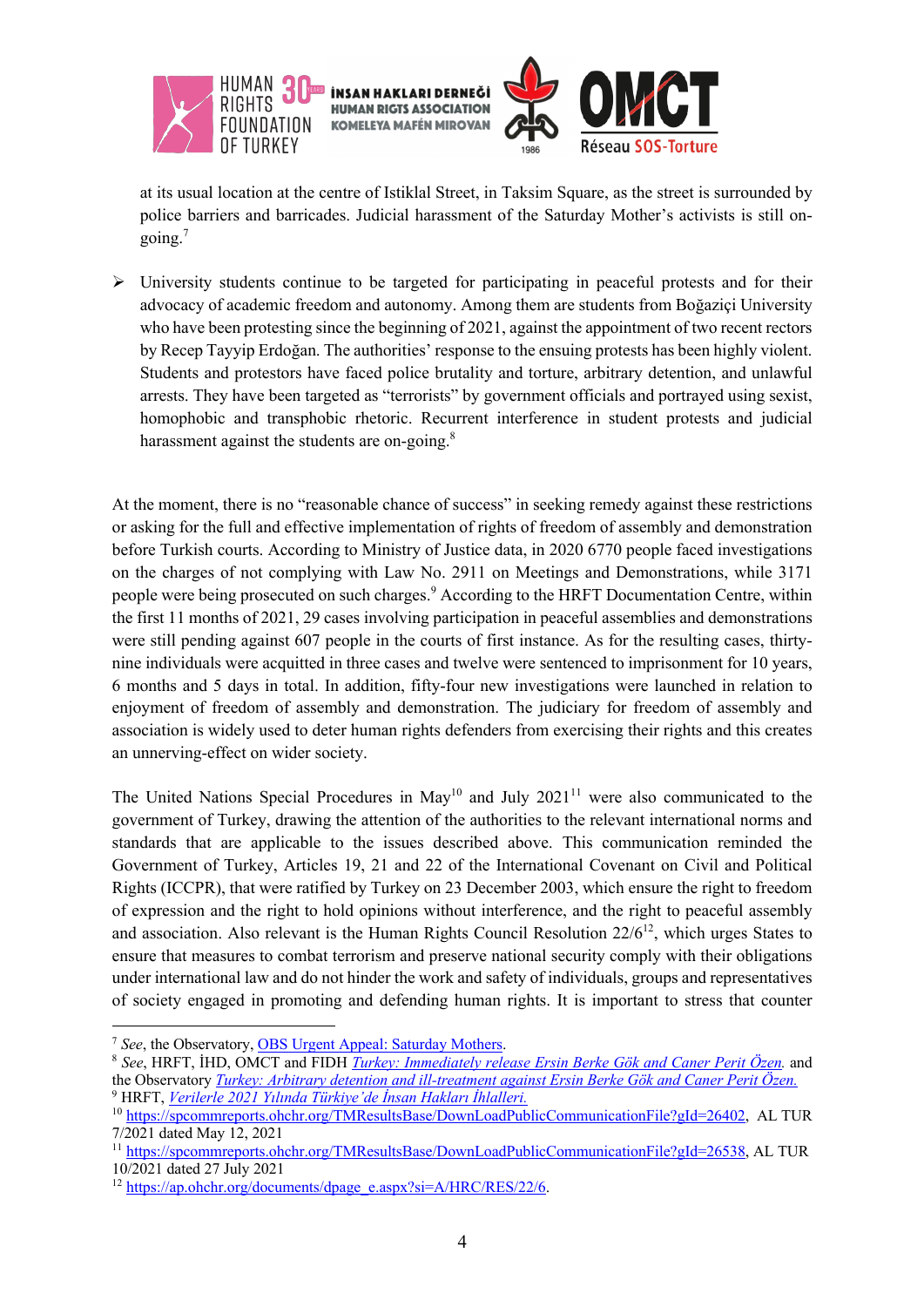

terrorism legislation backed by penal sanctions should not be misused against individuals peacefully exercising their rights to freedom of expression and freedom of peaceful association and assembly. These rights are protected under ICCPR, and non-violent exercise of these rights is not a criminal offence. Counter terrorism legislation should not be used as an excuse to suppress peaceful minority groups and their members.<sup>13</sup>

#### *II. Extra-Custodial Use of Force by Security Forces*

The bans and restrictions referred to above also enable the security forces to carry out unfounded, unlawful and extra-custodial use of force against those who claim public spaces for the legitimate exercise of freedom of assembly and demonstration, despite unlawful restrictions. The mere fact that an assembly is classified as "unauthorised" provides the police with the so-called legal basis to disperse protesters and to practise the use of force.

Extra-custodial use of force by the security forces has been at epidemic levels for a long time now, and Turkey has been repeatedly criticised by international players for not considering the peaceful nature of assemblies when policing demonstrations. The security forces may crack down on assemblies that they characterise as "unlawful" or "unauthorised" on the basis of Article 23 and 24 of Law No. 2911, regardless of whether the assembly is peaceful and whether their actions meet the requirements of necessity and proportionality. In addition, the police are equipped with broad discretionary powers and, in practice, whether an assembly can take place without any restrictions largely depends on the decisions taken by local police officers and commissioners on the ground. Furthermore, under Article 16 of Law No. 2559 on the Duties and Authorities of Police, police forces are entitled to use proportionate force, including physical force, truncheons, tear gas, pressurised water, and handcuffs to break resistance while executing its duties. This provision, coupled with the above-mentioned provisions of Law No. 2911, enables the police to use force against peaceful protestors who participate in an "unauthorized" or "unlawful" assembly and who refuse to disperse despite a warning.

According to data from the HRFT Documentation Centre, police forces intervened in 291 demonstrations and eighty-eight events were interrupted. As a result of these interventions, 3540 persons, including twenty-eight children, were subjected to ill treatment and torture while being arrested.<sup>14</sup> In this regard, unlawful and unnecessary physical intervention by police forces constitutes violence that directly amounts to torture and ill-treatment. According to the Human Rights Foundation of Turkey's Treatment and Rehabilitation Centres Report, in 2020, 165 people out of 562 applications for torture and ill-treatment practices stated that they were subjected to torture in public spaces such as streets / open spaces, people's living areas and vehicles, which the police use for transportation, while 264 people out of 566 stated the same in 2019. This pattern of accelerating police brutality against protestors and human rights defenders shows a cycle of prevention and limitation of the rights to practice freedom of assembly and association.

<sup>13</sup> https://spcommreports.ohchr.org/TMResultsBase/DownLoadPublicCommunicationFile?gId=26538, ALTUR 7/2021 dated May 12 2021

<sup>14</sup> *See*, (in Turkish), HRFT, *Verilerle 2021 Yılında Türkiye'de İnsan Hakları İhlalleri.*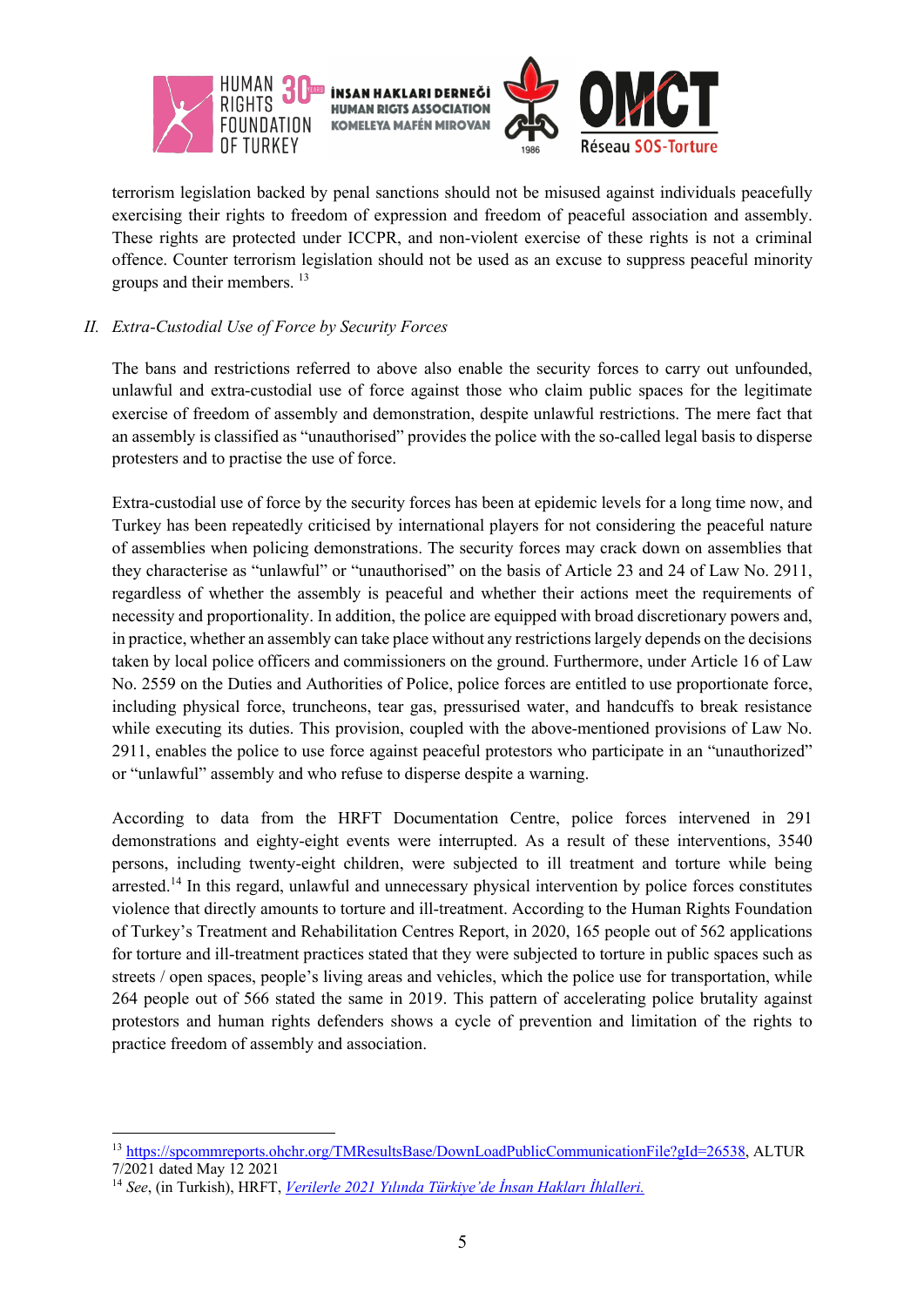

#### *III. Targeting of Selected Protest Groups and Discrimination*

With further restraints on the freedom of assembly and demonstration, widespread bans, restrictions and interventions to assemblies and demonstrations also include discriminatory patterns. The brutal interventions to LGBTI+ and women's marches, apart from the authorities' overall reactionary stance on demonstrations, also aims to supress the visibility and collective needs of these groups. This situation has specifically affected women's and LGBTI+ demonstrations in Turkey, especially if they carry the rainbow flag or any symbol related to the LGBTI+ movement. Students, women or LGBTI+ activists who have exercised their freedom of assembly and demonstration, a basic right to peacefully express their opposition to the government's policies, have been arrested, and many of them faced criminal investigation.

Today, Pride marches in almost all provinces of Turkey are banned in practice since 2015, despite the existence of lawful requests to hold them. The last ban was on June 24, 2021, when the Governor's Office of Istanbul rejected the organization of the Pride March, which was to take place in the Maltepe district, where the government always permitted other kinds of gatherings, on the grounds of "protection of public peace and safety, public morality and health and prevention of terrorist incidents". On 22 June 2021, the police attacked a picnic organized for the Istanbul Pride March. In this case, while one person was arrested, eight people, including lawyers, were injured by the police. On 26 June 2021, the police attacked the Istanbul Pride March, which was illegally declared "unlawful" by the Istanbul Governor and arrested forty-five people who intended to join the march. As a result of this attack, seventeen people contacted HRFT's Istanbul Treatment and Rehabilitation Centre because of the torture and ill treatment they faced.

In one of these cases, the authorities pre-emptively targeted the LGBTI+ community's ability to hold any assemblies and demonstrations from the outset. During the state of emergency, on 19 November 2017 the Ankara Governorship imposed a blanket ban on all LGBTI+ activities despite any rational link between the reasons for declaring a state of emergency and LGBTI+ activities in Ankara. After the end of the state of emergency, the Ankara Governor, in a letter dated 3 October 2018, informed all police within its jurisdiction that LGBTI+ events were banned in the city. As justification for the ban, the governor cited "social sensitivities and sensibilities", "public security", "protection of the general public's health and morality" and "protection of the rights of the others" in a hypothetical manner. Even though these regulations have now been lifted, the disturbing effect created still endures to this day, and the public discussion about the LGBTI+ community has only deteriorated ever since.

In 2021, twenty-two assemblies and demonstrations organized by women and LGBTI+, were interrupted, and eight assemblies were prevented. During those interventions, at least one hundred and ninety-one LGBTI+ people and women were taken into custody, facing torture and ill-treatment. According to the HRFT's Istanbul Treatment and Rehabilitation Centre 2021 Report, eighty-three LGBTI+ people contacted HRFT because of the torture and ill-treatment they faced during protests. In 2020, eighteen assemblies and demonstrations organized by women and LGBTI+, were interrupted, and ten gatherings prevented. During those interventions, one hundred and sixty-four people were taken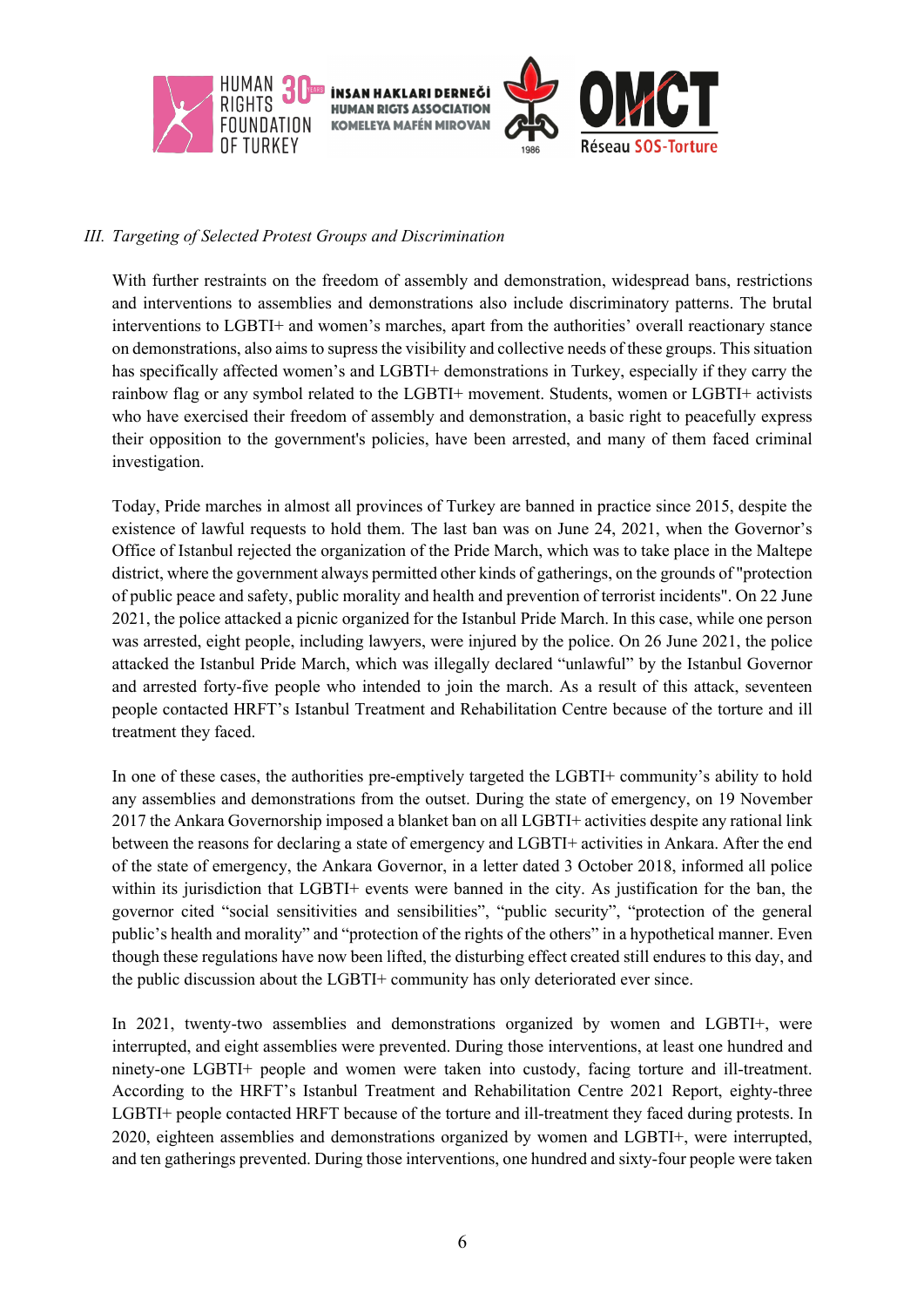

into custody. Lastly, in 2021, the police held up three Pride marches in three provinces. At least ninetythree LGBTI+ individuals were taken into custody.

## **Recommendations**

To adopt a specific focus on the connection between freedom of assembly and association, and its vital importance for human rights defenders in Turkey, we call upon the authorities:

- $\triangleright$  To guarantee an effective mechanism to appeal any decision banning or imposing restrictions on an assembly by creating specific rapid procedures in administrative courts.
- $\triangleright$  To stop the abuse and manipulation of law against those who practise their freedom of peaceful assembly and demonstration: this must stop.
- $\triangleright$  To drop all kinds of investigations and prosecutions against peaceful demonstrators and human rights defenders practising their freedom of assembly and demonstration.
- $\triangleright$  To end all kinds of discriminatory practices towards human rights defenders practising their freedom of assembly and association, specifically in relation to women and LGBTI+ human rights advocates.

Furthermore:

- $\triangleright$  The authorities in Turkey must implement its obligations under international human rights law. Assemblies and demonstrations must be strictly subject to the approved limitations set out as legality, legitimate aim, necessity, and proportionality. The peaceful nature of an assembly cannot be prejudged, and a broad interpretation of the term "peaceful" must be used.
- $\triangleright$  Counter terrorism legislation with penal sanctions must not be misused against individuals peacefully exercising their rights to freedom of expression and freedom of peaceful association and assembly. These rights are protected under ICCPR, and non- violent exercise of these rights is not a criminal offence.
- $\triangleright$  The body of law regarding freedom of assembly and association, especially Law No. 2911 on Meetings and Demonstrations and Law No. 5442 on Provincial Administration must be redrafted. We call upon the authorities to review this legislation to bring it into line with international human rights standards.
- $\triangleright$  Article 11/C Law No. 5442 gives local governors the power to take all necessary decisions about assemblies and gatherings. This exercise of extraordinary legal powers profoundly affects the enjoyment of fundamental rights. We call upon the authorities to establish state level regulations to set limitations on the power of local authorities to restrict the exercise of a citizen's fundamental rights.
- $\triangleright$  Articles 6 and 19 of Law No. 2911, which give the administration the authority to postpone and ban all meetings in cities and districts and decide on the venue and the route of gathering is abused by local authorities and exceeds the limits of necessity and proportionality. Therefore, we call upon the authorities to drop the abovementioned articles.